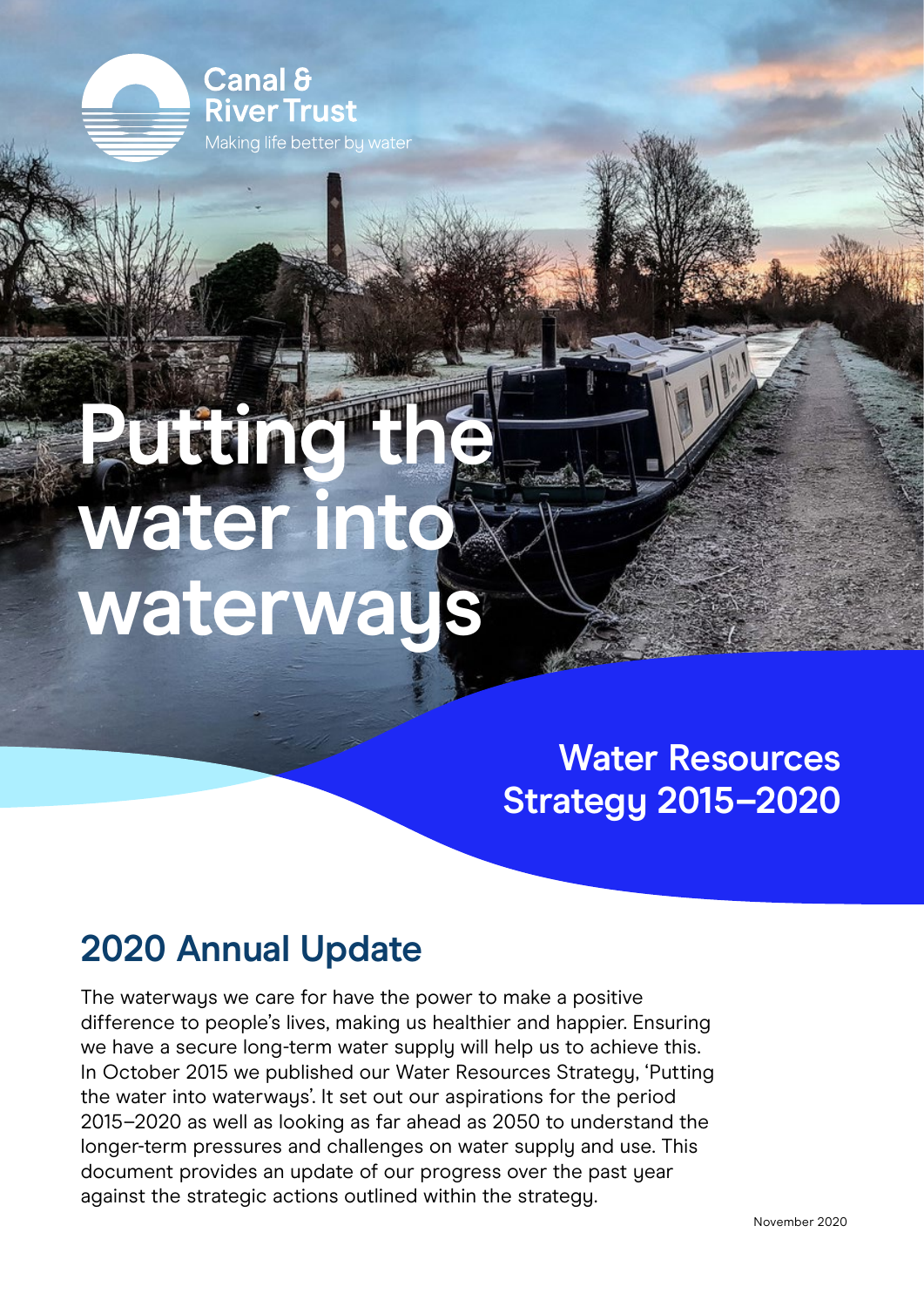#### **Navigational drought**

In our 2015 strategy, we outlined our definition of navigational drought. An exceptionally dry spring once again led to restrictions and closures being implemented during 2020 in the North West and Yorkshire & North East Regions of our network. The Peak Forest & Macclesfield (PF&M) Canals and the Leeds & Liverpool (L&L) Canal were most severely impacted. On the PF&M Canals, the ongoing engineering works at Toddbrook Reservoir following the spillway incident in 2019, coupled with exceptionally dry conditions in spring 2020, led to closures on the Bosley and Marple Lock Flights from the end of April to the beginning of July this uear. On the L&L Canal closures were implemented between Wigan and Bingley over the same period. From 6 July onwards, we were able to re-open the PF&M and L&L Canals with restrictions in place.

Our approach to drought management is to progressively implement measures to mitigate the impacts of dry weather on our canals and customers. We endeavour to engage with customers as early as possible. However, our decisions this year have been influenced by the Coronavirus outbreak, with Government Guidelines restricting non-essential travel from the end of March to the beginning of July. On the PF&M and L&L Canals, we therefore made the decision to close sections, rather than to restrict, in line with Government Guidelines and to hold our water resources in reserve until restrictions on travel were lifted.

Other canals on our network have also been impacted, particularly where the dry spring conditions coincided with reservoir engineering, operational or water conveyance issues e.g. on the Caldon Canal; Chesterfield Canal; Rochdale Canal; Huddersfield Narrow Canal; and Oxford Canal.

During the past year, we have been working collaboratively with our technical and operational colleagues to closely monitor developing drought conditions by reviewing reservoir levels and operational demands, whilst balancing the needs of the environment. We have been carefully liaising with our stakeholders to minimise disruption to our customers and visitors to our network where possible.

As in previous years, all of these experiences continue to inform our future Water Resources Strategies and improve our understanding of: navigational drought (strategic action 1); water resource shortfalls and loss rate estimates (strategic action 5); and the viability of water resource scheme options identified in our 2011 Water Resource Plans (strategic action 10).

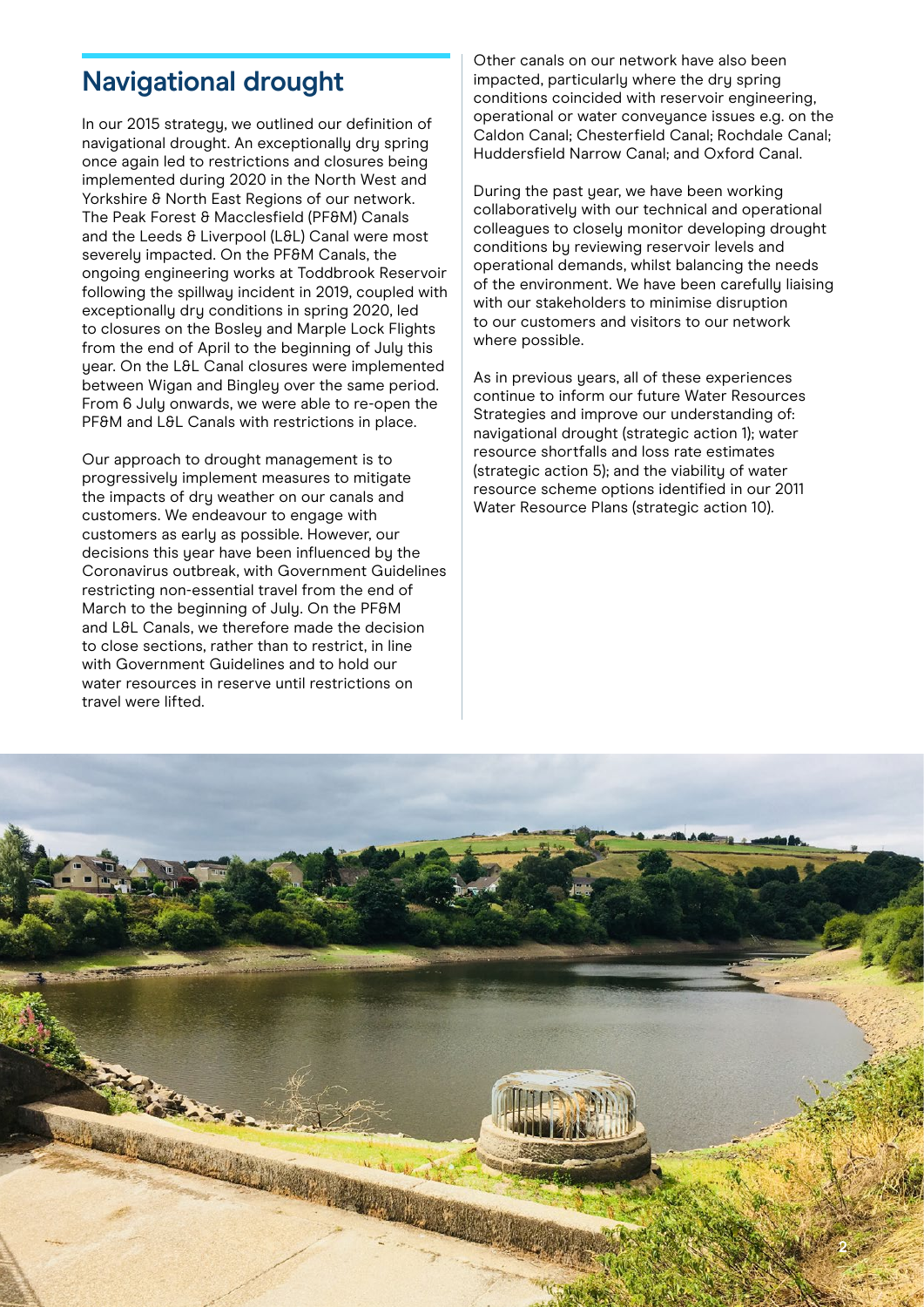#### **Levels of service**

As a Trust, we aspire to a level of service of 1 in 20 years, so that drought closures are implemented, on average, no more than once in every twenty years. Over the past year, we have provided technical input into several studies looking at schemes to improve our current levels of service (strategic actions 2, 9 and 10).

We have been working closely with the Environment Agency (EA) and Natural Resources Wales (NRW) on new abstractions, variations to existing abstractions and alternative sources of supply e.g. water company abstraction licence trading, where our level of service does not, or is not predicted to meet our aspirational level of service by 2030. Examples include schemes on the L&L Canal, the Sheffield & Tinsleu Canal, the Peak Forest Canal and the Monmouthshire & Brecon (M&B) Canal.

We continue to support feasibility studies on the Rochdale Canal and have undertaken flow gauging on the Lancaster Canal to improve our understanding of losses and leakage so that leakage reduction works can be implemented. We have provided technical support to the Trust's Resilience Projects for the Gloucester & Sharpness (G&S) Canal and the Kennet & Avon Canal, looking to improve the reliability of our water resources in these hydrological units (HUs).





#### **Modelling our canal network**

We have continued work on developing new hydrological models using the Aquator software to replace our current water resources model during the past year under strategic action 5. Significant progress has been made on individual models e.g. for the Birmingham Canal Navigations, G&S Canal, Oxford & Grand Union Canals and L&L Canal HUs.

Work done to progress these, and other models, has included fieldwork, conceptualisation, model builds and discussions with model developers Hydro-Logic Services on software issues. We are also in the process of importing all our models, initially developed using Aquator 4.3, into Aquator XV, the most up to date version of the software. Models are also being extended to use data up to 2019, for the first time allowing the Trust to model a century of historical rainfall patterns to assess their effects on reservoir refill.

We are currently working with a number of water companies (see water company planning section below) on potential water transfer schemes to support strategic water transfers, and on the potential for abstraction licence trading to support the M&B Canal (with Dŵr Cymru Welsh Water). For each of these projects we have shared our existing Aquator models at various stages of development. We will be providing technical support to these projects as they develop, in turn furthering the development of our Aquator models.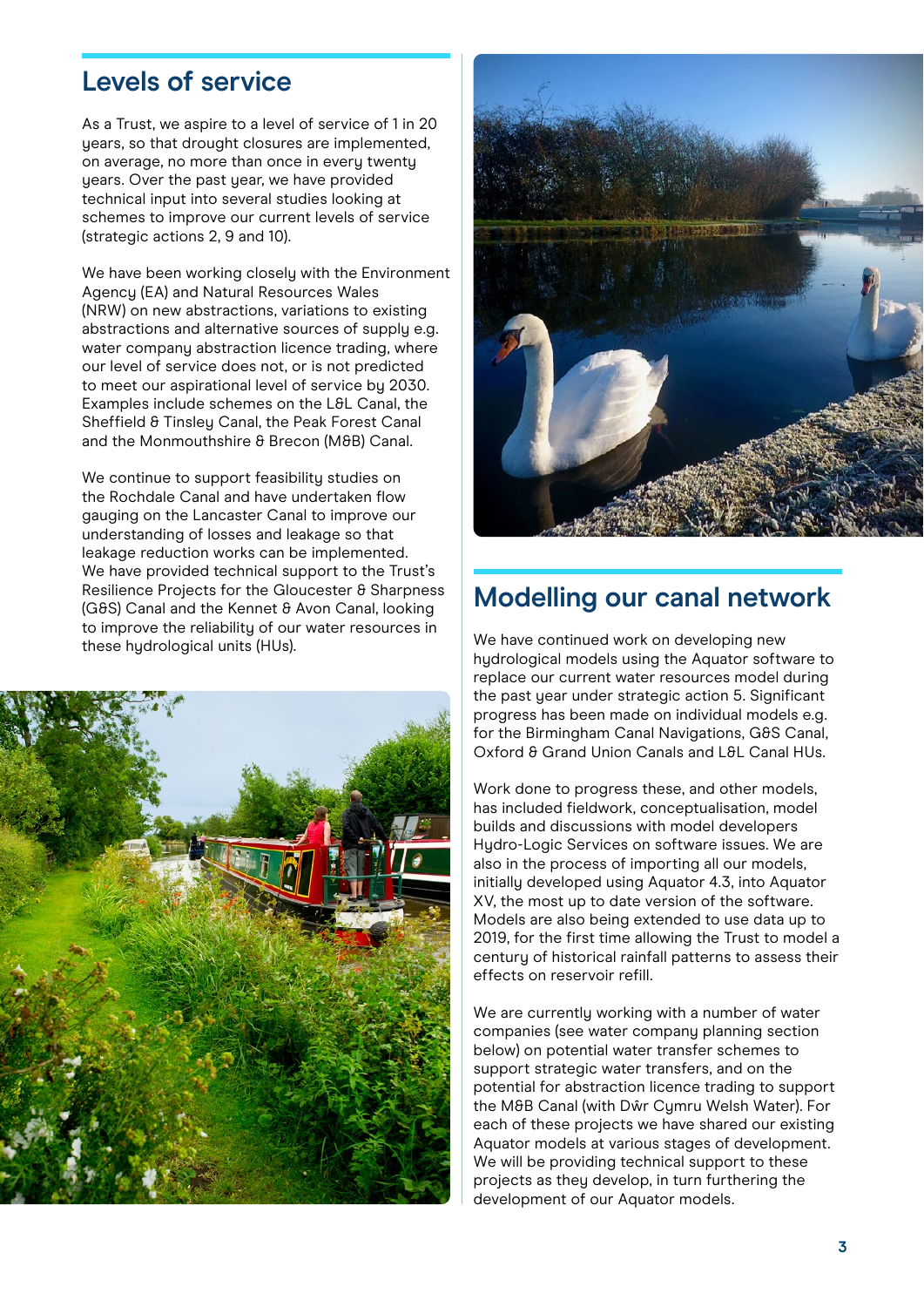

#### **Future pressures on our water resources**

We continue to use the most up to date information available to assess the following pressures on our water resources (as stated in strategic action 7): climate change, changes in funding, environmental legislation (likely reduction in abstraction volumes) and increased network usage.

In the Water Resources Strategy, we identified the Water Act (2003) as a significant pressure, with the potential to reduce our water availability in the future. Our exemption for surface water abstractions into canals has now been removed and 155 abstraction licence applications were submitted by the Trust in 2019. The abstraction licence determination period began on 1 January 2020, with the EA and NRW having three years to determine the abstraction licences. In doing so, there is a risk that some or perhaps many of our existing abstractions will have conditions placed upon them that will restrict the quantities of water we can abstract. Over the past year, we have therefore been working collaboratively with the EA and NRW to understand any impacts, such as the establishment of hands-off flows and significant limits to our abstractions. This work aims to mitigate the potential major impacts this could have on our water availability.

As part of the abstraction licence determination process, we have been asked by the EA and NRW to provide further information for 70 of our 155 applications. This information includes surveus of our infrastructure, abstraction structures and technical drawings related to each site. To this end, over the past year we have embarked on a surveying project with the aim of providing this additional information.

The project is planned to run alongside the determination of our abstraction licences, to ensure that the EA and NRW have all the information required to determine our abstraction licences bu the statutoru deadline of 31 December 2022.

We have also been working closely with the EA where essential changes to abstraction arrangements have implications for abstraction licences applied for under the Water Act (2003). The spillway incident at Toddbrook Reservoir in 2019 for example, has led to recommendations to permanently alter existing abstraction arrangements at this and other sites. At Toddbrook Reservoir, this has also led to discussions around alternative, new abstractions whilst permanent repair works are undertaken.

We continue to work collaboratively with the EA and NRW, water companies, other abstractors and interest groups to protect the Trust's future resources within several major river catchments, where future legislative pressures threaten our security of supply but where opportunities to collaborate in better overall water resources management exist. For example, we have team members sitting on the Senior Steering Group of the EA Water Resources National Framework, various Water Resources Regional Groups, the River Severn and River Trent Working Groups and the Usk and Wye Abstraction Group, protecting the interests of the Trust in relation to the G&S Canal and River Severn Navigation HUs, the Trent & Mersey Canal, and the M&B Canal, respectively.

We have continued to contribute to an EA-led research project looking at the sustainability of abstraction within the Bulbourne Brook catchment, in which two of our groundwater supply abstractions (Northchurch and Cowroast, which supply the Grand Union Canal) are located.